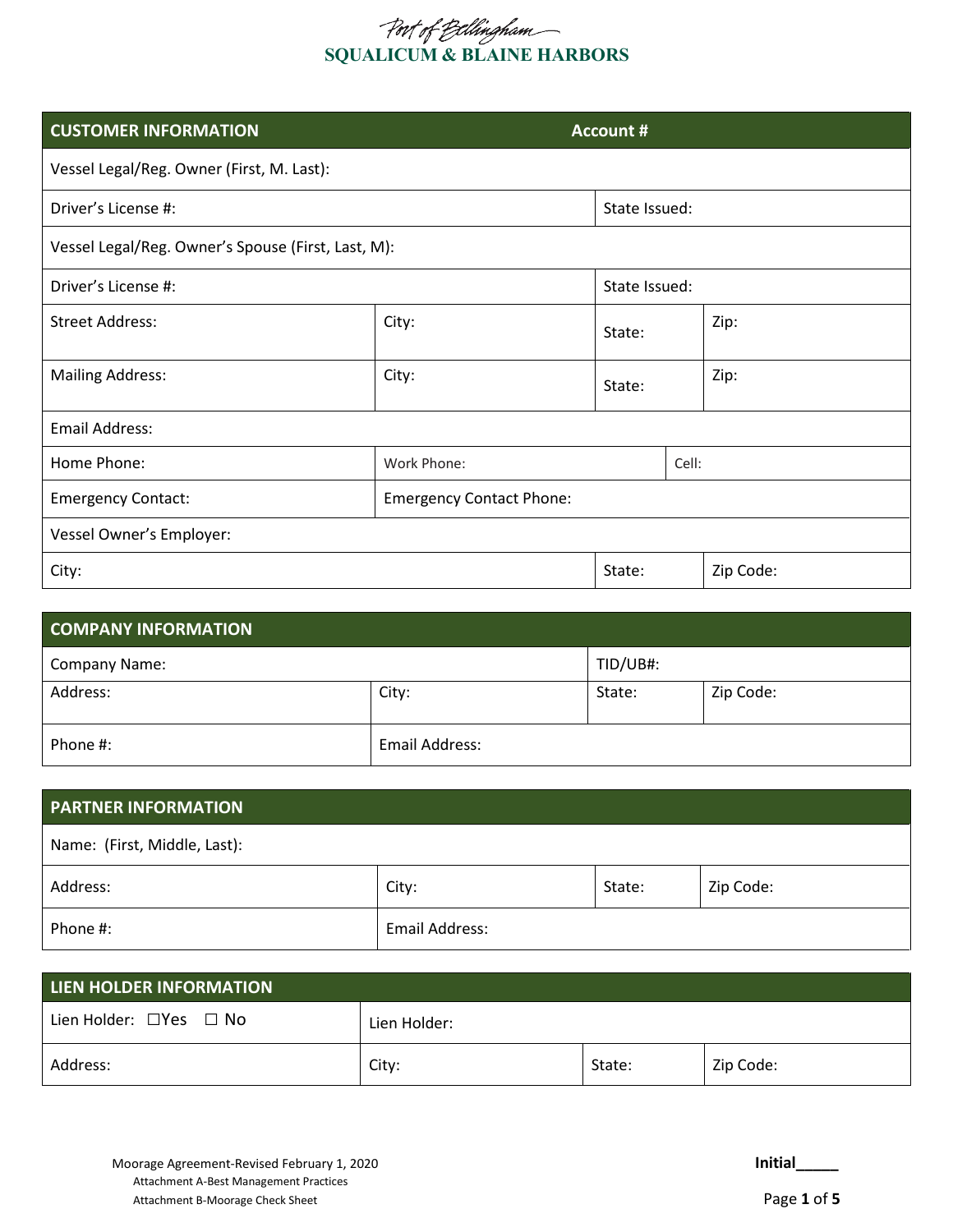# **SQUALICUM & BLAINE HARBORS**

| <b>VESSEL INFORMATION</b>                                                                                   |        |  |                 |       |  |                               |
|-------------------------------------------------------------------------------------------------------------|--------|--|-----------------|-------|--|-------------------------------|
| Vessel Reg/Doc. Number:<br>Vessel Name:                                                                     |        |  |                 |       |  |                               |
| If not registered, by initialing you intend to register the vessel according to WA State Dept. of Licensing |        |  |                 |       |  |                               |
| Regulations.                                                                                                | int.   |  |                 |       |  |                               |
| As of today is the vessel >65' and older than 40 years old?<br>$\Box$ Yes<br>No.<br>П                       |        |  |                 |       |  |                               |
| If yes, is latest survey provided?<br>$\square$ Yes<br>$\Box$ No                                            |        |  |                 |       |  |                               |
| Make:                                                                                                       | Model: |  | LOA:            | Beam: |  | Draft:                        |
| HIN H:<br><b>Vessel Home Port:</b>                                                                          |        |  | Year of Vessel: |       |  | Fuel $\Box$ Gas $\Box$ Diesel |

| <b>INSURANCE INFORMATION</b>               |                                                   |                      |
|--------------------------------------------|---------------------------------------------------|----------------------|
| Insurance Company:                         |                                                   | <b>Phone Number:</b> |
| Type of Coverage: $\Box$ General Liability | $\Box$ Legal Liability $\Box$ Pollution Liability |                      |
| Policy Number:                             |                                                   | Amount of Coverage:  |

| SLIP & BILLING INFORMATION Staff Use Only                                                                                |                                        |              |                                                   |  |  |
|--------------------------------------------------------------------------------------------------------------------------|----------------------------------------|--------------|---------------------------------------------------|--|--|
| Gate #:                                                                                                                  | Slip #:                                | Slip Length: | $\Box$<br>$\Box$ Yes<br><b>No</b><br><b>Power</b> |  |  |
| <b>Start Date:</b>                                                                                                       | <b>Monthly Rate:</b>                   |              | Annual Moorage: $\Box$ Yes $\Box$ No              |  |  |
| <b>Boat Measured At:</b>                                                                                                 | New Customer Fee: $\Box$ Yes<br>∣ I No |              | ll Yes<br>II No<br>ACH:                           |  |  |
| <b>Bank Account Information (required if not on ACH):</b>                                                                |                                        |              |                                                   |  |  |
| Moorage Use Permitted Under this License: $\Box$ Recreation $\Box$ Active Commercial Fishing $\Box$ Merchant Leaseholder |                                        |              |                                                   |  |  |

# **LICENSE TERMS AND CONDITIONS**

Subject to the terms and conditions set forth herein, the Port of Bellingham hereby grants a Moorage Agreement, which is a month-tomonth License to the Customer for use of an assigned slip. This License is granted subject to the terms and conditions of the Harbors' Rules, Regulations, and Rates Handbook (Rules and Regulations) as they now exist of and are from time to time amended. Failure to comply with all terms and conditions of this License and/or the Rules and Regulations may result in termination of this License.

#### **1. Moorage Customer Information**

The Moorage Customer acknowledges that information provided by the Moorage Customer is true, accurate and complete. Moorage Customer shall notify the Port of any change in the information, including but not limited to, contact information such as address, phone number, email, etc.

| Moorage Agreement-Revised February 1, 2020 | <b>Initial</b> |
|--------------------------------------------|----------------|
| Attachment A-Best Management Practices     |                |
| Attachment B-Moorage Check Sheet           | Page 2 of 5    |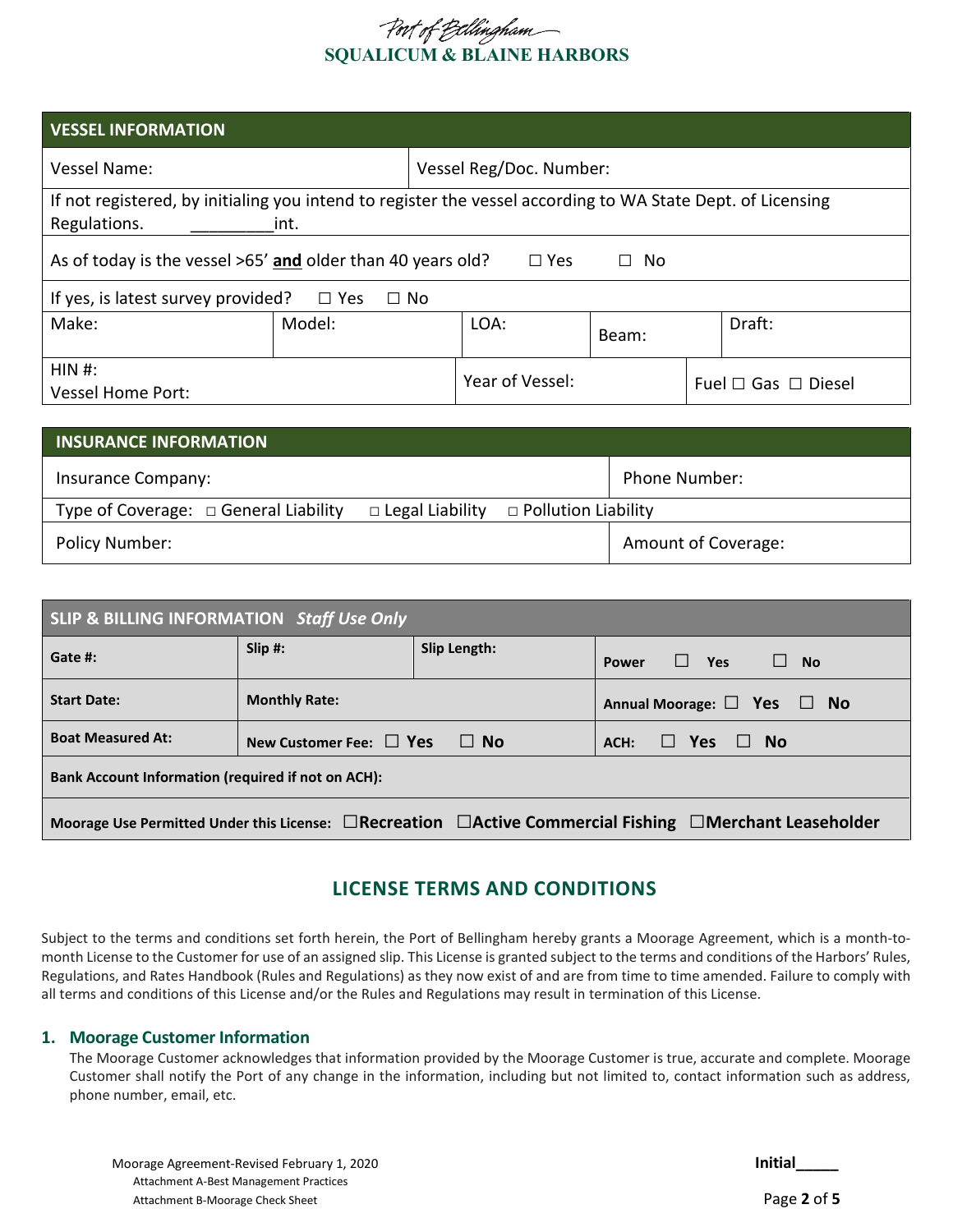

#### **2. License for Permitted Use**

This License is for the moorage of Recreational, Active Commercial Fishing and Merchant Leaseholder vessels. There are other uses, such as moorage of a Multiparty Boathouse or Liveaboard Moorage that may be allowed under the Rules and Regulations. These uses require a separate license agreement between the Port and the Customer. Other uses may be conditionally approved in writing by the Harbormaster.

#### **3. Moorage Charges & Fees**

The first month's moorage is non-refundable. The Port of Bellingham sets moorage rates, fees, and other charges, according to the Revised Code of Washington 53.08. All moorage charges, rates, and fees are set forth in Appendix A of the Rules and Regulations along with any other charges or fees, are due upon receipt. Charges that are not paid by the end of the calendar month, will be assessed a late fee per Appendix A.

#### **4. Non-Payment of Moorage Charges**

Moorage Customer understands that the Port is authorized by the Revised Code of Washington 53.08.320 to impound the vessel for non-payment of moorage charges.

#### **5. Harbor Rules and Regulations**

It is the Moorage Customer's responsibility to read the current Rules and Regulations (posted at the Harbor Office) and failure to abide by the terms and conditions of the Rules and Regulations or failure to pay moorage charges, storage rental fees, or any other fee charged by the Port by the due date, shall constitute a default under the terms of this License. A default under this License shall constitute a default under any other lease or agreement the Moorage Customer has with the Port.

By signing this License, Moorage Customer acknowledges and agrees to comply with the Rules and Regulations which are updated annually. Failure to comply with the Rules and Regulations is a default under this License. A copy of the current Rules and Regulations can be obtained on the Port's website at: www.portofbellingham.com.

#### **6. No Assignment, Transfer, or Sublet of Slip**

This License may not be assigned, transferred, or sublet without authorization from the Port, and all charges will continue until this License is terminated as explained in the Rules and Regulations. If the Moorage Customer's account becomes delinquent, he/she agrees to pay all late charges, interest, additional handling, impound, and collection costs, attorney fees, and all court costs connected with the collection of the amount due.

#### **7. Prior Account Delinquency**

Pursuant to Port Resolution No. 1001, the Port has reserved the right to deny any services to Moorage Customers who have become ninety (90) days delinquent on their account. Moorage Customers with a history of late payments or account write-offs, as determined by the Port, will have to pre-pay three (3) months in advance before moorage is granted or continued.

#### **8. Vessel Registration**

This License must be in the name of the registered/legal owner of the vessel. Moorage Customer agrees to supply the Port with a current copy of the vessel registration annually. If vessel is currently not registered, Moorage Customer agrees to register the vessel immediately according to the Washington State Department of Licensing regulations. Information on the Dept. of Licensing regulations may be obtained from the Department of Licensing. It is the Moorage Customer's responsibility to know and understand the vessel registration requirements in RCW 88.02.

#### **9. Insurance**

Moorage Customer will comply with insurance policy requirements in the Rules and Regulations.

#### **10. Insurance-Transfer of Ownership-Vessels Greater than 65 feet and more than 40 years old**

Moorage Customer will comply with RCW 79.100.170 and the Rules and Regulations with regard to the transfer of vessels greater than 65 feet and more than 40 years old.

# **11. Vessel Inspection-Vessels Greater than 65 feet and more than 40 years old**

Moorage Customer will comply with RCW 79.100.150 and the Rules and Regulations insurance policy requirements in the Rules and Regulations prior to transfer of vessels greater than 65 feet and more than 40 years old.

Moorage Agreement-Revised February 1, 2020 **Initial\_\_\_\_\_** Attachment A-Best Management Practices Attachment B-Moorage Check Sheet **Page 3 of 5** attachment B-Moorage Check Sheet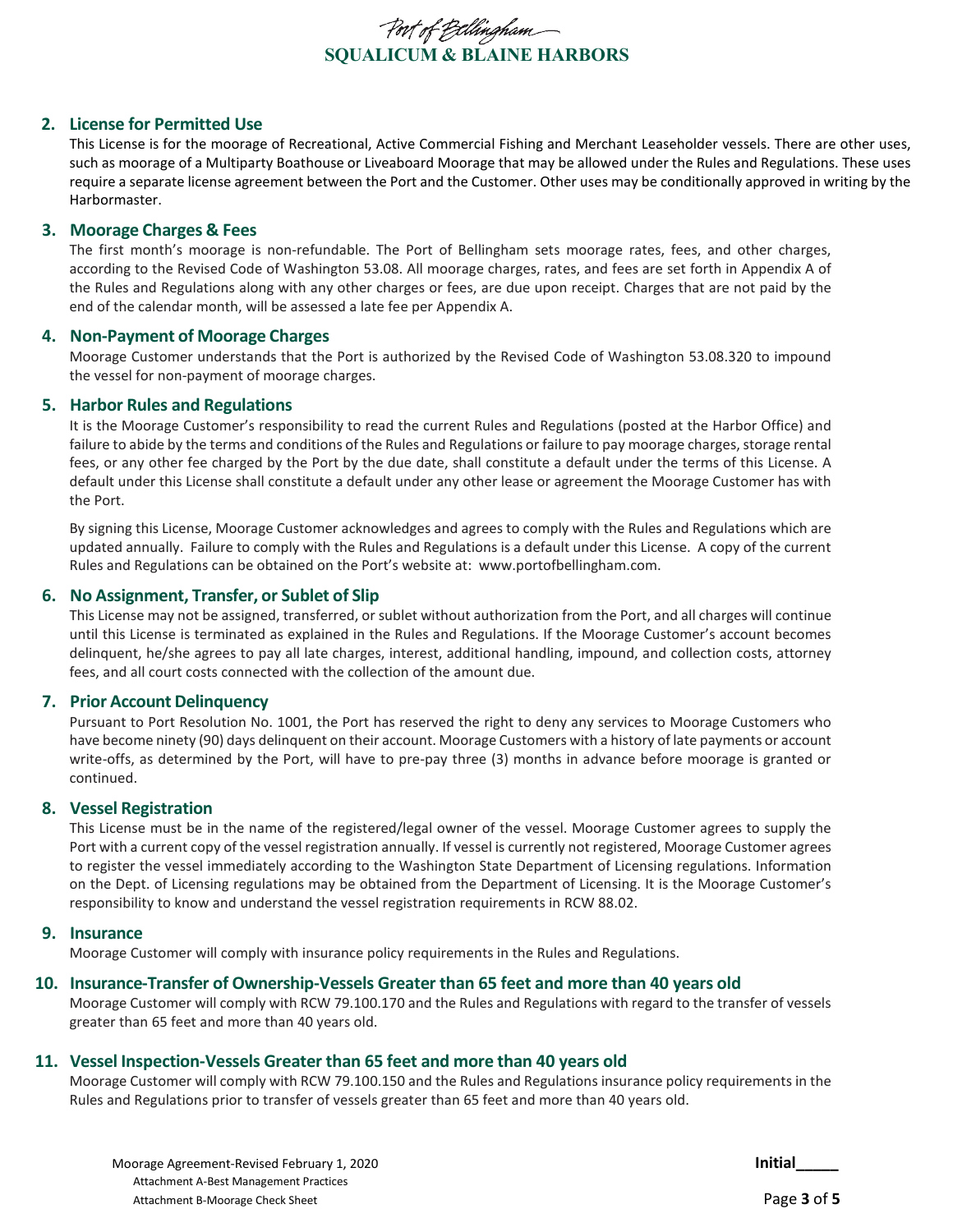

#### **12. Vessel Seaworthiness**

Vessels moored in the harbor must be completely without hazardous conditions as determined solely by the Port, and ready for cruising in local waters. Upon approval of this License, the Moorage Customer grants permission to the Port when requested for an on-board inspection of his/her Vessel by the Port, city, county, state, or federal representative, or the vessel shall be deemed unseaworthy. Failure to allow such an inspection shall be cause for termination of moorage. Without limiting the foregoing, the Port is under no obligation or duty to undertake any inspection of any vessel. The Port may require that the Moorage Customer provide, at no cost to the Port, additional information (such as a marine survey) to establish seaworthiness.

#### **13. Best Management Practices and Environmental Rules**

A copy of the Port's Best Management Practices is included as **Attachment A** to this License and Moorage Customer agrees to abide by these practices. Moorage Customer understands that the Port facilities are 'NO DISCHARGE' facilities and will abide by all federal, state, local and Port environmental laws, rules and regulations. The discharge of black water is prohibited. Pumpout facilities are located at several locations in the harbor.

Any fuel or oil that is spilled into the harbor must be reported immediately to the U.S. Coast Guard National Response Center, Department of Ecology, and the Harbor Office. Those numbers are available in the Harbor Office or on **Attachment B**.

#### **14. Maintenance, Repair, or New Work on Vessels**

The Rules and Regulations contain requirements regarding maintenance, repair or new work on vessels. All contractors or vendors who perform work on vessels in the harbor must (i) have a Port issued Business License and (ii) must provide insurance naming the Port as an additional insured. The complete requirements are contained in the Rules and Regulations. Utilization of contractors or vendors that do not meet these requirements is a default of this License.

#### **15. Waiver and Release**

*THE MOORAGE CUSTOMER ACKNOWLEDGES THAT THE PORT DOES NOT ACCEPT MOORAGE CUSTOMER'S VESSEL FOR BAILMENT OR STORAGE AND SHALL NOT BE LIABLE OR RESPONSIBLE IN ANY MANNER FOR ITS SAFE KEEPING AND CONDITION OF ITS TACKLE, GEAR, APPAREL, EQUIPMENT, AND/OR FURNISHINGS. IN PART CONSIDERATION FOR THE GRANTING OF THE LICENSE HEREIN, THE MOORAGE CUSTOMER DOES HEREBY FOREVER, RELEASE AND DISCHARGE THE PORT, ITS COMMISSIONERS, EMPLOYEES AND AGENTS FROM ANY AND ALL CLAIMS, DEMANDS, OR DAMAGES FOR PROPERTY DAMAGE OR PERSONAL INJURY ARISING FROM OR RELATED TO THE PRESENCE OF THE MOORAGE CUSTOMER OR THE VESSEL WITHIN THE PORT'S HARBOR(S) EXCEPT TO THE EXTENT AND IN PROPORTION THAT SUCH PROPERTY DAMAGE OR PERSONAL INJURY IS CAUSED BY THE GROSS NEGLIGENCE OF THE PORT, ITS COMMISSIONERS OR EMPLOYEES. THIS WAIVER AND RELEASE SHALL BE BINDING UPON THE HEIRS, EXECUTORS AND ASSIGNS OF THE MOORAGE CUSTOMER. THIS RELEASE IS A NEGOTIATED TERM OF THE ECONOMICS OF THE LICENSE.*

#### **16. Indemnification and Hold Harmless**

*IN PART CONSIDERATION FOR THE GRANTING OF THE LICENSE HEREIN, THE MOORAGE CUSTOMER SHALL SAVE, DEFEND AND HOLD HARMLESS THE PORT, ITS COMMISSIONERS, EMPLOYEES AND AGENTS FROM ANY AND ALL CLAIMS, DEMANDS, OR DAMAGES FOR PROPERTY DAMAGE OR PERSONAL INJURY ARISING FROM OR RELATED TO THE PRESENCE OF THE MOORAGE CUSTOMER OR THE VESSEL WITHIN THE PORT'S HARBOR(S) EXCEPT TO THE EXTENT AND IN PROPORTION THAT SUCH PROPERTY DAMAGE OR PERSONAL INJURY IS CAUSED BY THE GROSS NEGLIGENCE OF THE PORT, ITS COMMISSIONERS OR EMPLOYEES. THIS INDEMNIFICATION AND HOLD HARMLESS INCLUDES CLAIMS BROUGHT BY EMPLOYEES OF THE MOORAGE CUSTOMER AND THEREFORE CONSTITUTES A WAIVER UNDER TITLE 51. THIS INDEMNIFICATION AND HOLD HARMLESS IS A NEGOTIATED TERM OF THE ECONOMICS OF THE LICENSE.*

#### **17. Jurisdiction and Law**

This License shall be governed by Washington law. Exclusive jurisdiction and venue for any dispute arising under this License shall be the Whatcom County Superior Court. Without limiting the foregoing, the Moorage Customer specifically waives any jurisdiction of the federal district court or the right to seek removal to the federal district court.

#### **18. Waiver**

The waiver or failure of the Port to enforce any term or condition of this License shall not be a waiver of any right to enforce this License.

Moorage Agreement-Revised February 1, 2020 **Initial\_\_\_\_\_** Attachment A-Best Management Practices Attachment B-Moorage Check Sheet **Page 4 of 5** attachment B-Moorage Check Sheet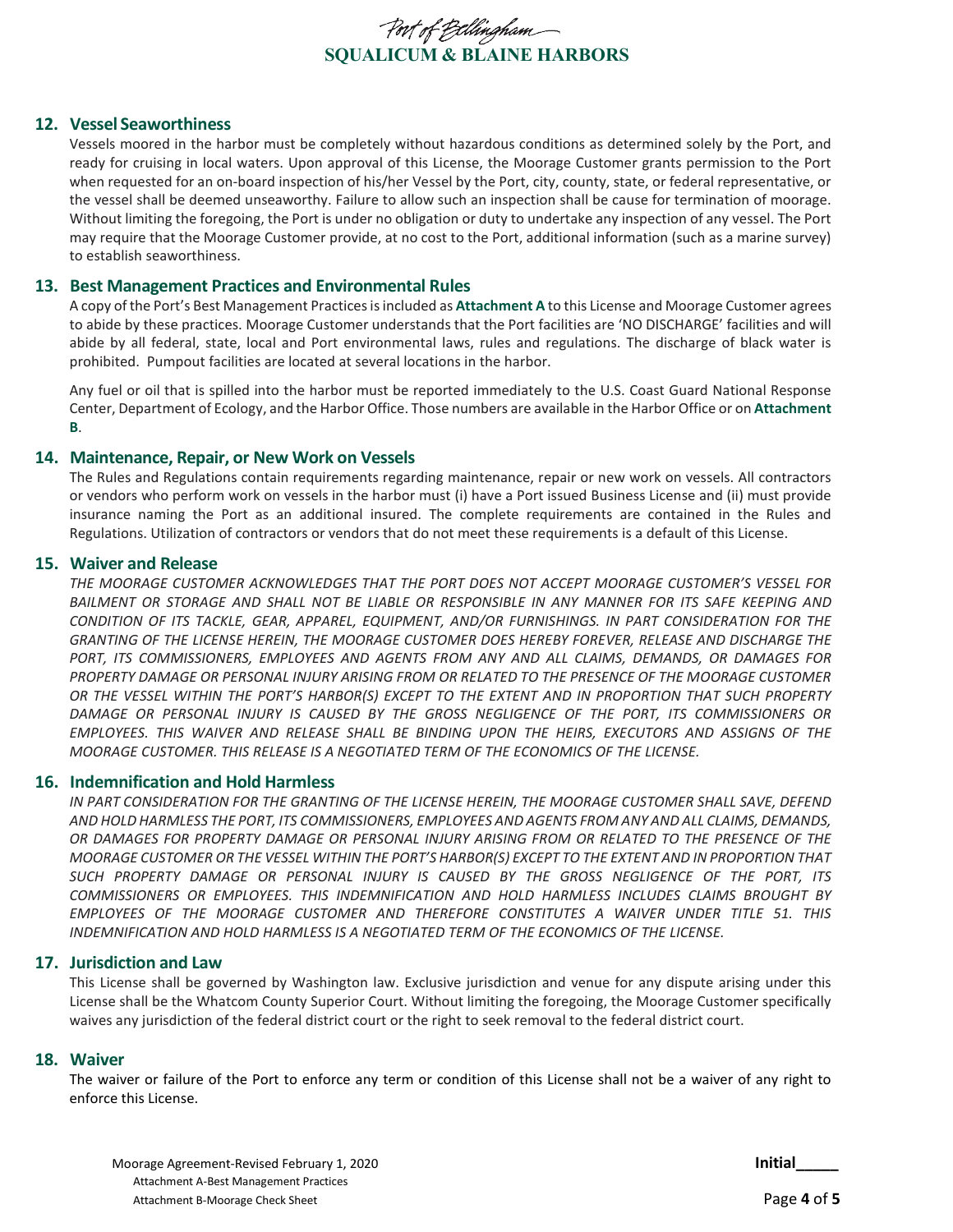

#### **19. Notice**

All notices to Moorage Customer under this License shall be made to the address provided in this License. Notice shall be deemed complete upon the third calendar day after such notice is placed in the United States mail postage prepaid and addressed to the address provided pursuant to this License or upon receipt of actual notice, whichever occurs first.

#### **20. Amendment**

This License may only be amended in writing. Without limiting the foregoing, no statements by Port employees shall be deemed an amendment or waiver of this License.

#### **21. Entire License**

This License (including applicable portions of the Rules and Regulations and Attachments A & B) is the entire License between the Port and the Moorage Customer.

#### **MOORAGE CUSTOMER SIGNATURE**

**Moorage Customer has read and understands the foregoing and agrees to all terms and conditions contained in this License and the current Harbors' Rules, Regulations, and Rates Handbook.**

**This License contains a Waiver, Release and Indemnification-Hold Harmless Agreement. Moorage Customer has read and understands these provisions.**

| This is a public record subject to Washington State Public Records Act (RCW 42.56). |  |  |  |  |
|-------------------------------------------------------------------------------------|--|--|--|--|
|-------------------------------------------------------------------------------------|--|--|--|--|

| Signature of Registered/Legal Owner: | Date: |
|--------------------------------------|-------|
|                                      |       |
|                                      |       |
| Signature of Registered/Legal Owner: | Date: |
|                                      |       |
|                                      |       |
| Signature of Port of Bellingham:     | Date: |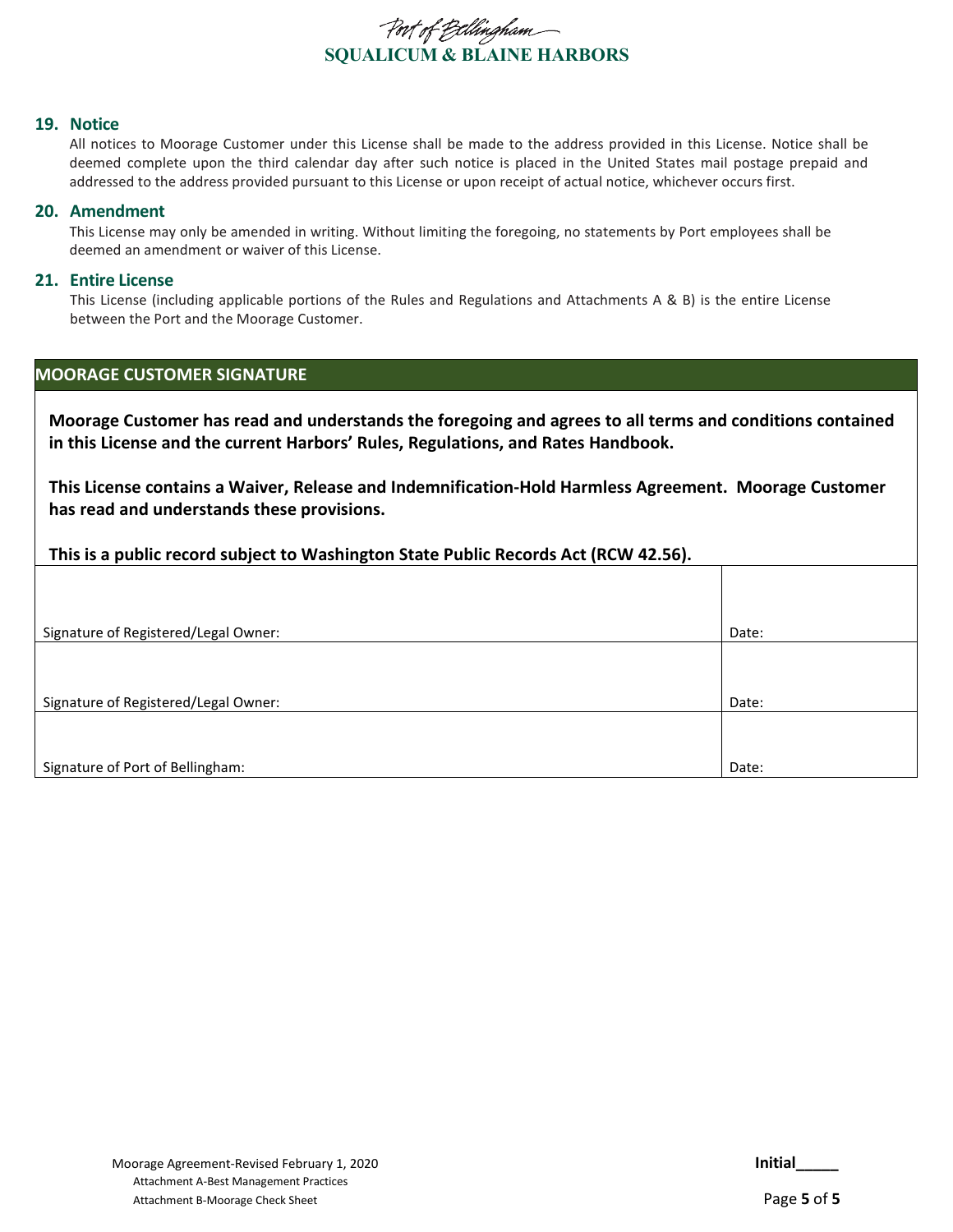



# **Clean Marina Washington**

# **BEST MANAGEMENT PRACTICES (BMP's)**

BMP's are intended to be practical and affordable actions that can reduce pollution at the source, but they will only work with everyone's participation. By effectively implementing source control measures now, marinas and marina tenants may be able to avoid more expensive and restrictive measures being placed on the boating public by regulatory agencies in the future. By adopting the following BMP's, we can show our commitment to preserving the surrounding environment in accordance with the guidelines issued by the Washington State Department of Ecology and the requirements of the Federal Clean Water Act.

# Commercial Activity

- Boat hulls with soft or ablative anti-fouling paint shall not be scrubbed or cleaned in the Marina by divers or with underwater scrubbing devices. Approved haul-out facilities must be used for these coatings. Mechanical devices or scrapers, or any process that removes paint underwater may not be used.
- Divers are not allowed to leave any sort of material in the water including film, debris or zinc.
- Contractors must dispose of their own waste off site. The marina is not permitted to handle hazardous wastes generated by commercial operators or maintenance contractors.

# Engines and Bilges

- Absolutely no oil, fuel, or anti-freeze is to be discharged into the open waters. Use absorbent pads to soak up oil and fuel in bilges.
- Do not pump contaminated bilge water into the open waters. Install a manual bilge pump shutoff switch to avoid discharging contaminated bilge water.
- Never drain oil, antifreeze or other liquids into the bilge. Use pumps to drain engine oil directly. Recycle all waste oil and antifreeze on shore.
- Do not dispose of fuel, oil or filters in the dumpsters. Recycle oil, antifreeze and oil filters at appropriate shore-side facilities. Do not mix any other fluid with waste oil when pouring into recycling tanks. Waste oil contaminated with other materials cannot be readily recycled and disposal costs increase dramatically.
- Do not use detergents or soaps on fuel, oil or otherwise contaminated bilge water. While enzymebased bilge cleaners are generally safe to use, it may take some time before the oil sheen is gone. It is best to remove contaminated water and dispose of it appropriately at on-shore facilities. The discharge of emulsified oil is a violation of state law. Use absorbent pads.
- In Washington State, boats that are over 26' in length are required to display an "oil Discharge is Prohibited" placard near the bilge pump switch (placards are available at most marine supply stores). Fines for discharging oil from a bilge can amount to as much as \$20,000 per day per violation.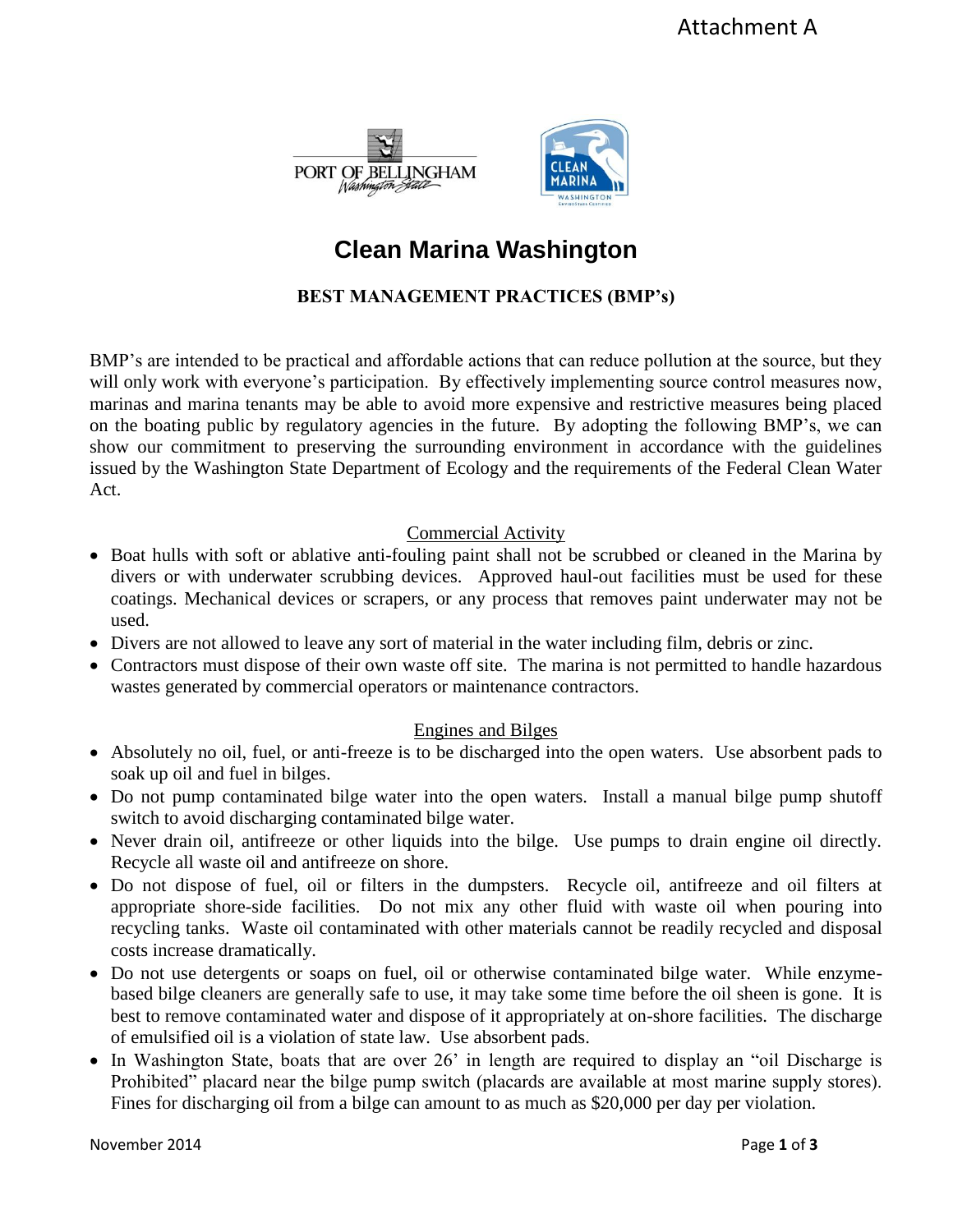# Boat Fueling

- Report oil and fuel spills immediately to Washington State's hotline at 1(800) OILS-911 and the National Response Center 1-800-424-8802. If you cause a spill, stop it at the source and start to clean it up immediately. Do not pour liquid detergent onto the spill; this is illegal, makes recovery impossible and makes the spill worse under the surface.
- Do not "top-off" or overfill tanks. Know your fuel tank capacity and don't wait for fuel to spill out of the overflow vent to indicate full. Place a bucket or an absorbent pad at the fuel vent in case of accidental overflow. Special No-Spill containers are available at marine supply stores for this purpose. Remember warm weather and direct sunlight can cause expansion and a fuel vent spill even after fueling is completed. In-line fuel/air separators and indicator whistles can be installed to reduce fuel vent spills.
- Do not hose down accidental fuel spills. Do not use detergents or soaps to clean up fuel and oil spills. Use absorbent pads when feasible.

# Sewage and Gray Water

- Do not discharge sewage directly overboard. Discharge within three (3) miles of land is illegal and subject to fines up to \$2,000.
- Y-valves must be safety wired to ensure sewage flows into holding tank only.
- Store sewage in holding tanks and dispose of properly at a pump-out station or use a pump-out service.
- Even treated sewage is a threat to the shallow water environments. Do not discharge treated sewage (including Coast Guard approved MSD's) while within Port PMA.
- Minimize detergent usage and oily food waste in on-board sinks and showers. Scrape off table scraps and dispose of in the trash. Use shore side facilities whenever possible.

# Vessel Cleaning

- Scrub and rinse your boat often. A quick rinse after each outing reduces the need to scrub the top-side with harsh cleaners.
- If cleaners are used, no visible suds or discoloration of the water are permitted. Spot clean or use small amounts of phosphate-free and biodegradable soaps only when necessary. Otherwise, use alternatives such as baking soda or vinegar as all-purpose cleaners. Remember there is no legal discharge of any cleaner to our waters.

# Surface Preparation and Refinishing

- Painting and refinishing of boats (when in the water) is limited to minor touch ups. All work must be contained. Major work involving more than 25% of the boats above water surface areas must occur on land at a permitted boatyard. Schedule cosmetic work during annual haul-outs.
- Tarps must be used to capture all dust, drips, and debris. Any discharge to marine waters is a violation of state and federal law. Airborne particles may damage adjacent boats. The open water area between the hull and the dock must be tarped during rail or minor hull work.
- Do not work from a float or small boat.
- Limit use of paint, thinners and varnish on board or on the dock to containers of one (1) gallon in size or smaller.
- All paint mixing must be done on the shore, not the dock or the deck of the vessel. Open cans should be placed inside some type of secondary containment that will catch spills. A five gallon bucket or plastic tote works well for this purpose.
- Spray painting is not allowed while boats are in the water.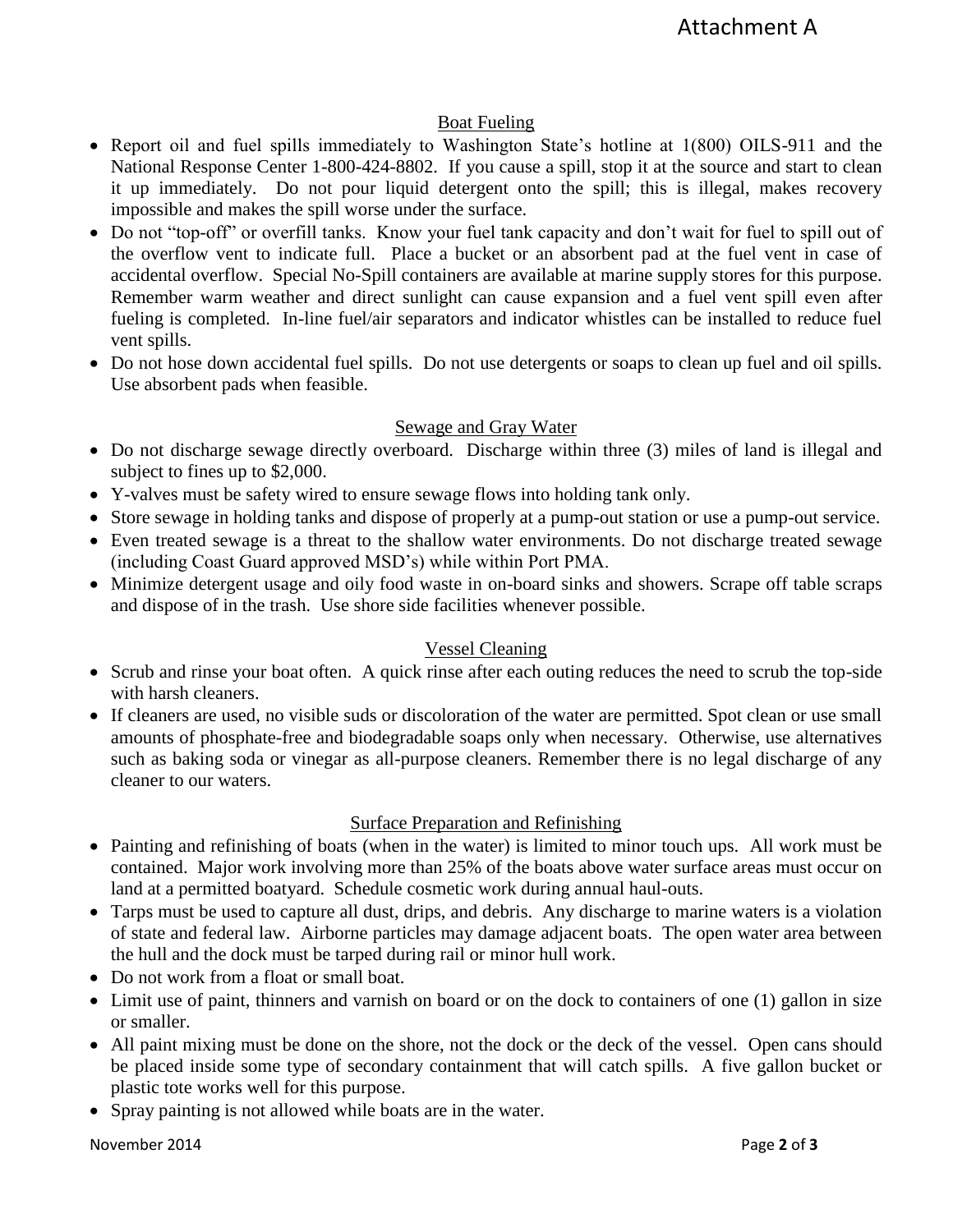# Hazardous Wastes

- Contact the county to locate an off-site disposal facility. Do not dispose of any liquid paint, solvents or other hazardous wastes in the facility trash receptacles or any solid waste container. Completely dry all paint cans before placing in the trash.
- All hazardous waste must be disposed of properly. Do not dispose of the following in the facility trash receptacles:
	- o Fuel, used oil, used oil filters, antifreeze or transmission fluid
	- o Paints, solvents or varnish
	- o Batteries
	- o Wet shop rags
- Buy only the amount of materials you need. Use up remaining paint if possible. Take excess paints and chemicals home or dispose of them at the local hazardous waste facility. Do not discard these materials in the sewer or storm drains.
- Store usable chemicals, coatings and fuels securely on-board to prevent accidental overboard discharge. Do not store any hazardous or flammable materials on the dock, or in lockers / dock boxes.
- For additional information about disposal of hazardous waste, please contact the Disposal of Toxics Facility 360-380-4640.

# Solid Waste Disposal

- Securely store all garbage for shore-side disposal. "If it goes aboard, it comes ashore."
- Dispose of all garbage in the facility trash receptacles.
- Collect all pet waste in plastic bags and dispose of in the facility trash receptacles.
- Let empty paint cans dry out completely before disposing of them in the facility trash receptacles.
- Recycle aluminum, cardboard, glass, plastic drink bottles and newspapers.
- Whenever possible select non-disposable containers for food and other items to minimize waste and chance of losing overboard.

# Stormwater and runoff

- No pressure washing of any kind is permitted in upland areas except on approved pressure wash pads.
- No boat or vehicle washing is allowed in facility parking areas.
- No dumping of any material into storm-drains.